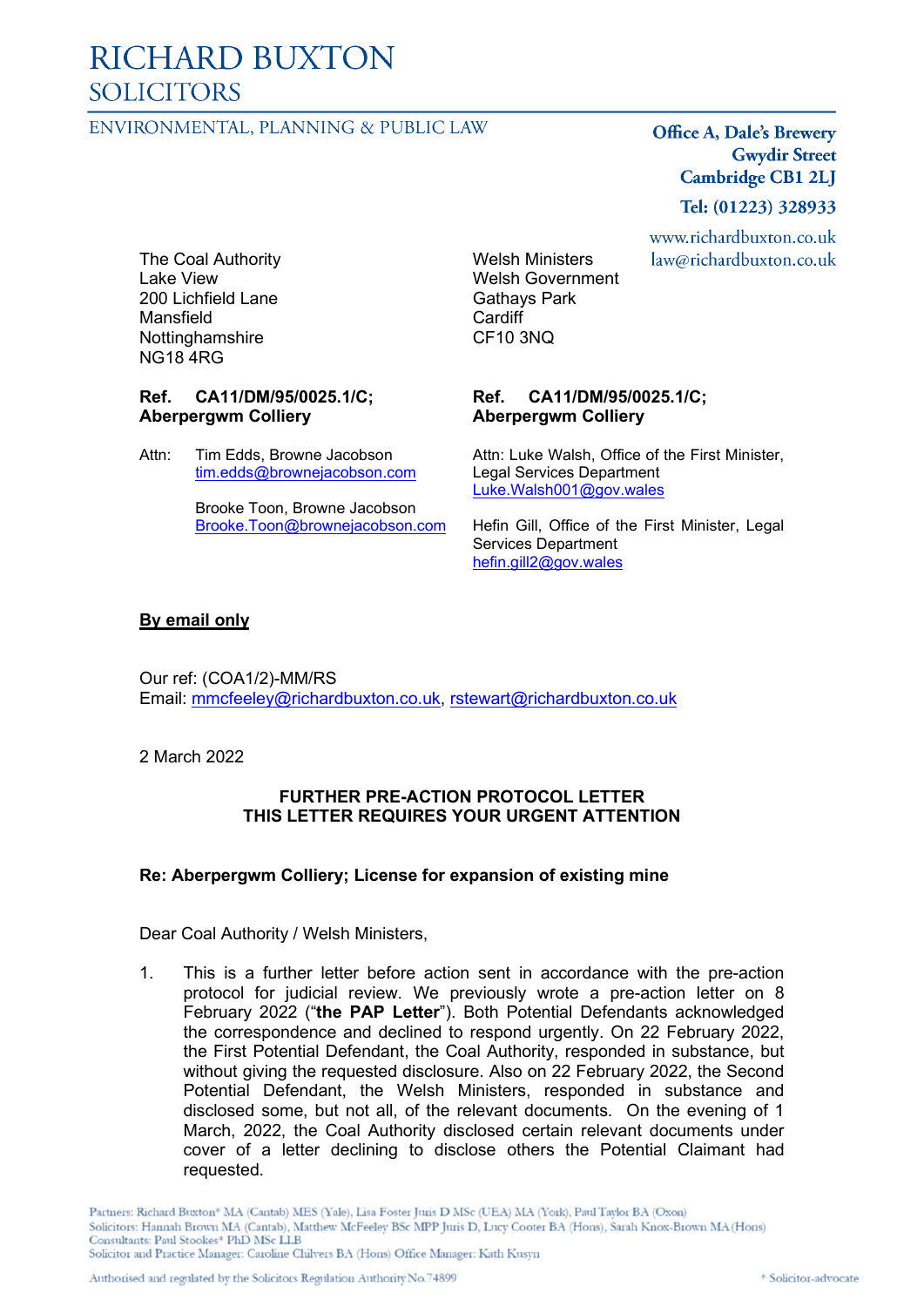2. As a result of those responses and the disclosure obtained thus far, the Potential Claimant has a better understanding of the factual position, including the correspondence between the Potential Defendants, and thus of the errors of law made by the Potential Defendants. The Potential Claimant thus write again to set out those errors and invite the Potential Defendants to take steps to avoid the need for legal action. For the avoidance of doubt, the proposed grounds of challenge set out in this Further PAP Letter supersede those set out in the PAP Letter.

# **Claimant**

3. As previously stated, we are instructed by Coal Action Network ("**CAN**"). CAN work for justice for communities affected by the UK's current and historical coal consumption and mining.

# **Potential Defendants**

- 4. The Coal Authority, Lake View, 200 Lichfield Lane, Mansfield NG18 4RG ("**the First Potential Defendant**"); and
- 5. The Welsh Minsters, Welsh Government, Cathays Park, Cardiff CF10 3NQ ("**the Second Potential Defendant**").

#### **Decisions to be Challenged**

- 6. As explained in detail below, the proposed claims relate to:
	- (a) The Coal Authority's decision to approve a licence application by Energybuild Mining Limited in relation to Aberpergwm Colliery for a "Full Underground Licence", reference **CA11/DM/95/0025.1/C**.
	- (b) The Welsh Ministers' decision that section 26A CIA 1994 does not apply to the decision by the Coal Authority that the suspended licence for Aberpergwm Colliery should come into full effect, and thus that the Welsh Ministers would not be making a determination in this case to approve the authorisation of the license referred to in (a) above under section 26A of the Coal Industry Act 1994 ("**CIA 1994**").

# **Dates of Decisions**

- 7. In relation to the Welsh Ministers' decision at §6(b) above, 10 January 2022.
- 8. In relation to the Coal Authority's decision at §6(a) above, 25 January 2022.

# **Factual background**

- 9. The key factual background, as now understood by the Potential Claimant and its legal representatives, is as follows:
- 10. The Coal Authority granted a conditional coal mining operating licence for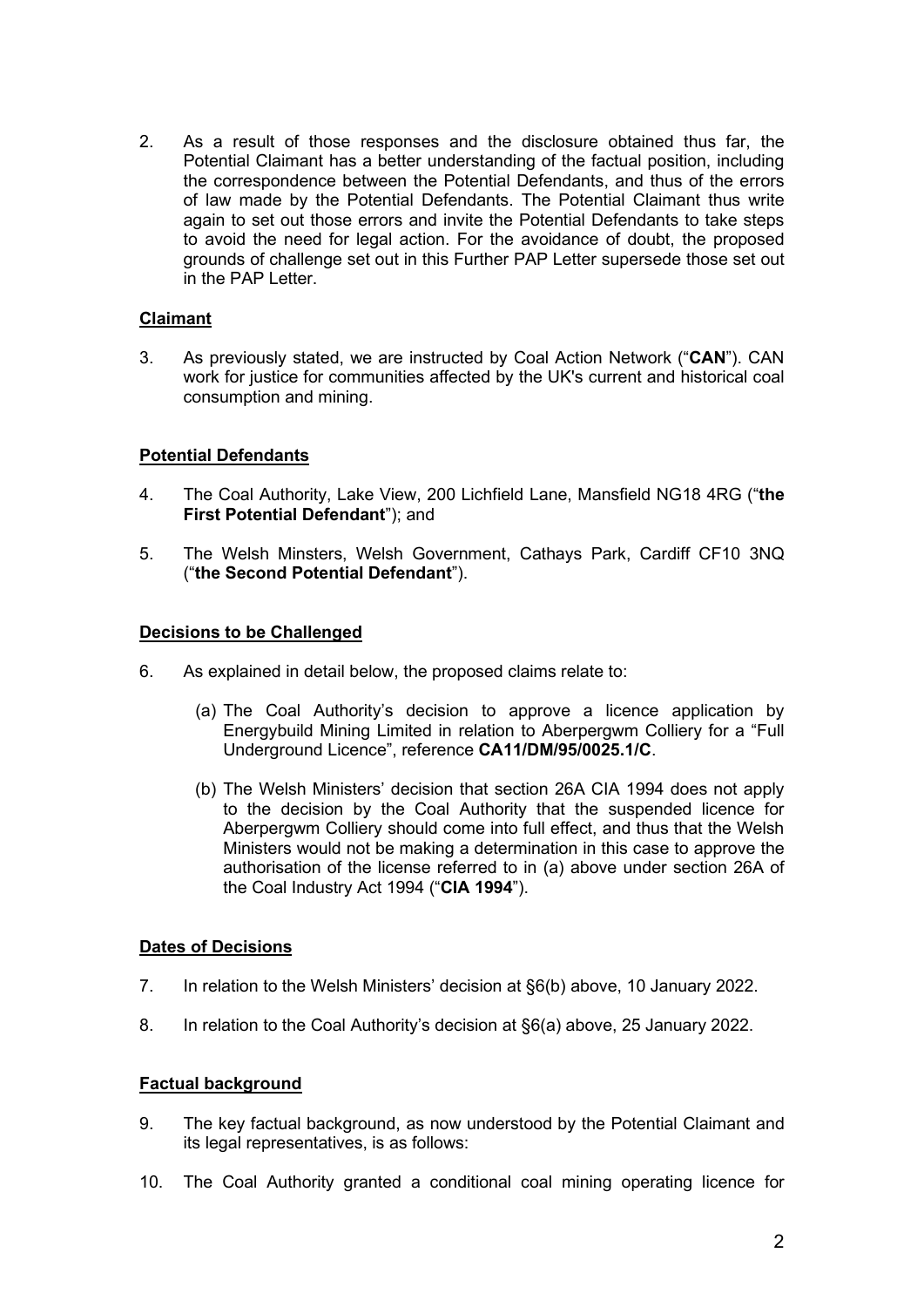Aberpergwm underground drift mine in 1996. The Potential Interested Party, Energybuild Mining Limited, has held the licence since July 2004.

- 11. In 2013, by a supplemental agreement with Energybuild Mining Limited, the Coal Authority varied the licence to include two further conditional areas, which had the effect of extending the boundary of the site ("**the Licence Variation**"). The Licence Variation was subject to conditions imposed under section 27(1) of the CIA 1994. Schedule 4 to the 2013 Licence Variation included a number of conditions precedent which were to be satisfied no later than 31 December 2020, or else the licence would lapse. One of the conditions precedent was that the licensee was required to obtain planning permission for the extended mining operations by 31 December 2020. A further condition was that the licensee must supply "all information requested by the Authority for the purpose of the performance of its duties under sections  $2(1)(b)$  and  $2(2)(a)$  of the 1994 Act."
- 12. It is crucial to note that, as a result of section 27(3)(a) CIA 1994, the authorisation contained in the Licence Variation was postponed from coming into force until the conditions in the Licence Variation were satisfied. Accordingly, Energybuild Mining Limited were not authorised by the Licence Variation to extract any coal in the extended area.
- 13. Were the licence to come into force, it would authorise extraction of up to 40 million tonnes of coal by 2039. If combusted, the coal would be expected to release around 100 million tonnes of carbon dioxide (5.5 million tonnes per annum), plus other combustion related pollutants. It is not clear how much methane, another potent greenhouse gas, would be emitted during the mining process.
- 14. In 2018, planning permission was granted by Neath Port Talbot County Borough Council (ref. P2014/0729) for a consolidation and extension of planning permission for surface development and operations and an application for an extension to and reconfiguration of the underground coal workings at Aberpergwm Colliery, Glynneath, Neath SA11 5SF ("**the 2018 Permission**"). The decision provides that the extraction of coal at the site may continue until 31 December, 2039.
- 15. The Officer's Report which supported the grant of permission advised that the proposal would provide for the extraction of "approximately 70 million tonnes of run of mine coal over a period in excess of 25 years, of which it is estimated that approximately 42 million tonnes will be saleable coal." It was also estimated that approximately 10.4 million cubic metres of mine waste would be generated over the life of the mine, which would be transported by dump truck to an associated "mine waste repository."
- 16. It may also be noted that the Officer's Report made no mention or assessment in relation to climate change other than mentioning the term in reciting relevant planning policies. The Officer's Report also noted that the Coal Authority as consultee "supports the application".
- 17. On 16 September 2020, Energybuild Mining Limited made an application to the Coal Authority for a Full Underground licence ("**the 2020 Application**"), given reference CA11/DM/95/0025.1/C. The Potential Claimant has not seen this application. The Proposed Claimant specifically requested this document but, surprisingly, the Coal Authority refused to provide it, stating on 1 March 2022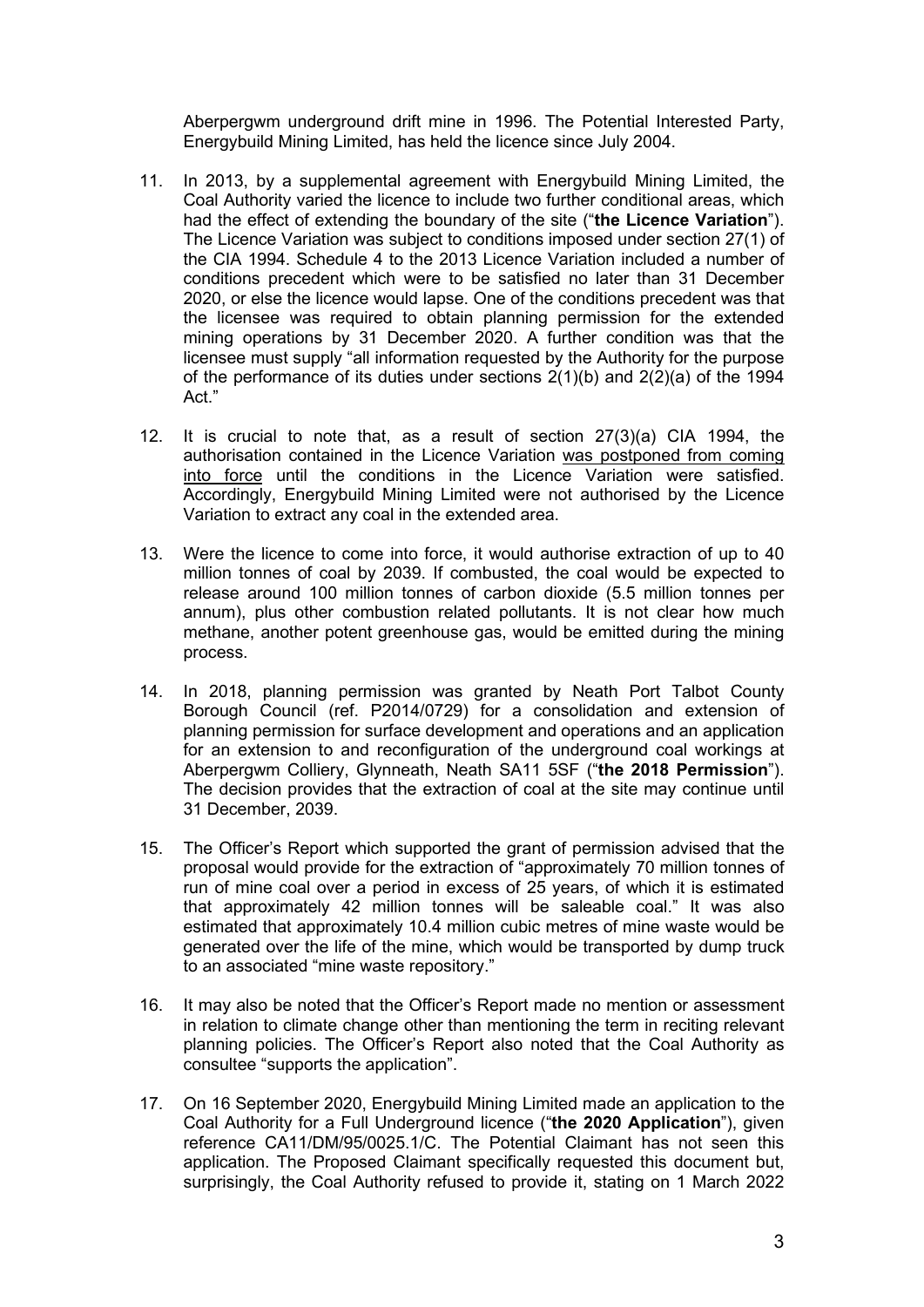that "*It is not apparent to us why these documents are relevant to the decision to decondition the existing licence*."

- 18. It is understood that the agreement between the Welsh Ministers and the Coal Authority as to how to interact in considering the approval of coal mining licences is that the Coal Authority will process the application and will issue the Welsh Ministers with a letter formally notifying them of the decision, providing the Welsh Ministers with copies of the relevant documents. The Coal Authority would not issue a response to the licensee at that stage or issue any documents, but would await the Welsh Ministers' decision on whether section 26A CIA 1994 applies and whether the Welsh Ministers considered the licence should have effect. Upon receiving the Welsh Ministers' response, the Coal Authority would work with the licensee to give effect to the Welsh Ministers' decision.
- 19. The Coal Authority wrote to the Welsh Ministers on 26 May 2021. It stated that the 2020 Application seeks "a full operational licence to replace [the] existing conditional licence. This would allow coal mining in a new area within [the] current coal mine." It informed the Welsh Ministers that it was nearing the end of the determination process and stated that, it was "appropriate for us to offer the Minister the opportunity to express a view on this licence application as we understand they can make a direction on this under 26A [CIA 1994]." The Coal Authority's view is thus that section 26A applies to the 2020 Application and the resulting Full Licence (otherwise described as the "deconditioned licence"). It may be noted that the Coal Authority has subsequently reiterated this view on a number of occasions, including after having seen the rationale for the Welsh Ministers' apparent view that 26A does not apply.
- 20. On 21 June 2021, the Welsh Ministers responded by letter to the Coal Authority, commenting that section 26A CIA 1994 was "a relatively new provision, with little in the way of precedent to draw from", and so appreciating the commitment of the Coal Authority to open discussions. The Welsh Ministers expressed the view that Energybuild Mining Limited had applied to the Coal Authority "to confirm that it has discharged the conditions precedent", and stated:

*"Our view is that such an application would not engage section 26A of the Coal Industry Act 1994. The authorisation to undertake coal mining (subject to discharge of conditions precedent) was granted in 1996, prior to section 26A coming into effect. Applying section 26A in these circumstances would involve a degree of retrospective effect, which is not expressly permitted within the statutory provision.*

*However, your letter refers to the grant of a full operational licence to replace the existing conditional licence. That is a different proposition. It would be helpful if the Coal Authority could provide the Welsh Government with a copy of the application and of any new licence it proposes to grant. This will be critical to our reaching a shared understanding as quickly as possible."*

#### 21. The Coal Authority responded on 30 July 2021, explaining:

*"I can confirm that the Operator is seeking to deconditionalise their current conditional licence. To help partners, stakeholders and members of the public be clear about what different types of licence mean we now talk about conditional and full licences to help draw out the distinction that a conditional licence does not allow coal extraction*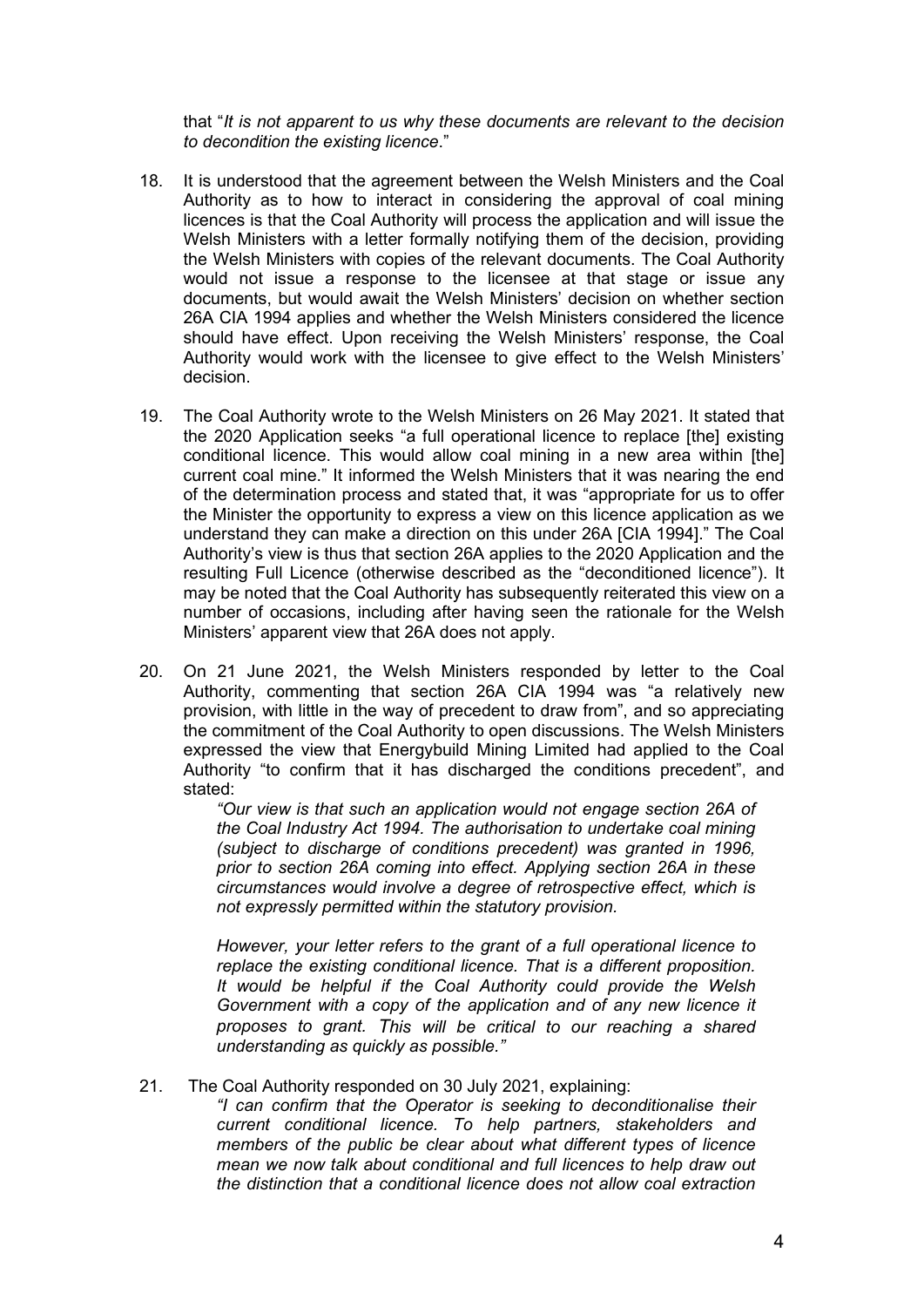*whilst a full (deconditionalised) operational licence does. In this instance the deconditionalising of the licence, or moving from a conditional to a full operational licence, would allow additional coal mining to take place at Aberpergym until 2039 (the date of the relevant planning permission).*

*… We believe that section 26A of the Coal Industries Act does provide sufficient discretion for the Minister to be consulted and that it would be appropriate in this case."*

- 22. The Welsh Ministers replied on 24 August 2021, referring to the process agreed between them and the Coal Authority for exercising their separate duties under the CIA 1994. The Welsh Ministers invited the Coal Authority to notify them of its likely decision on the 2020 Application and to provide the licence application, current licence and any proposed new licence, so that the Welsh Ministers could make a decision under section 26A CIA 1994.
- 23. On 4 October 2021, the Coal Authority produced a Recommendation Report concerning the 2020 Application. The Coal Authority set out a table of "Licensing Duties Under the Coal Industry Act 1994", with rows relating to the duties in sections  $2(1)(a)-(d)$ ;  $2(2)(a)-(b)$ ;  $2(3)$ ,  $3(1)(a)$ ; and  $3(4)-(5)$ , and a column of information relevant to each of those sections. The Coal Authority then came to the recommendation that the application was "*in line with the Coal Authority's licensing function*", in that "*a favourable determination will contribute towards an economically viable coal mining industry being maintained and developed by persons authorised to carry out coal-mining operations*"; financial clearance having been given and the applicant having "*demonstrates that key personnel have the appropriate experience and expertise to manage the project*".
- 24. On 11 October 2021, the Coal Authority wrote to the Welsh Ministers informing them that it had "completed its licence determination process." The letter set out the Coal Authority's view that it was required to base its decision on whether the licensee had "demonstrated that they have met the requisite [three] tests" under the CIA 1994. It continued:

*"The licensee has demonstrated that they have met these tests and therefore, in accordance with the duties on us under the Coal Industry Act 1994, we would need to grant a full licence. Before we do this we need clarity on the position of Welsh Government, and the Welsh Minister's views as we have been discussing over past months."* (emphasis added)

- 25. The Coal Authority again set out that it considered the Minister could make a determination under section 26A CIA 1994 and invited the Minister to do so.
- 26. On 27 October 2021, a Welsh Government Ministerial Advice document on the subject of "Coal Authority Licence Approval for Aberpergwm coal mine" was provided to the Minister and Deputy Minister for Climate Change. Among other things, the advice set out, erroneously in the Potential Claimant's view:

*"*Section 26A *applies to operations under new licences and to variations to existing licences where the degree of authorisation for mining operation changes (i.e. if the licence authorises new coal extraction)."* (emphasis in original)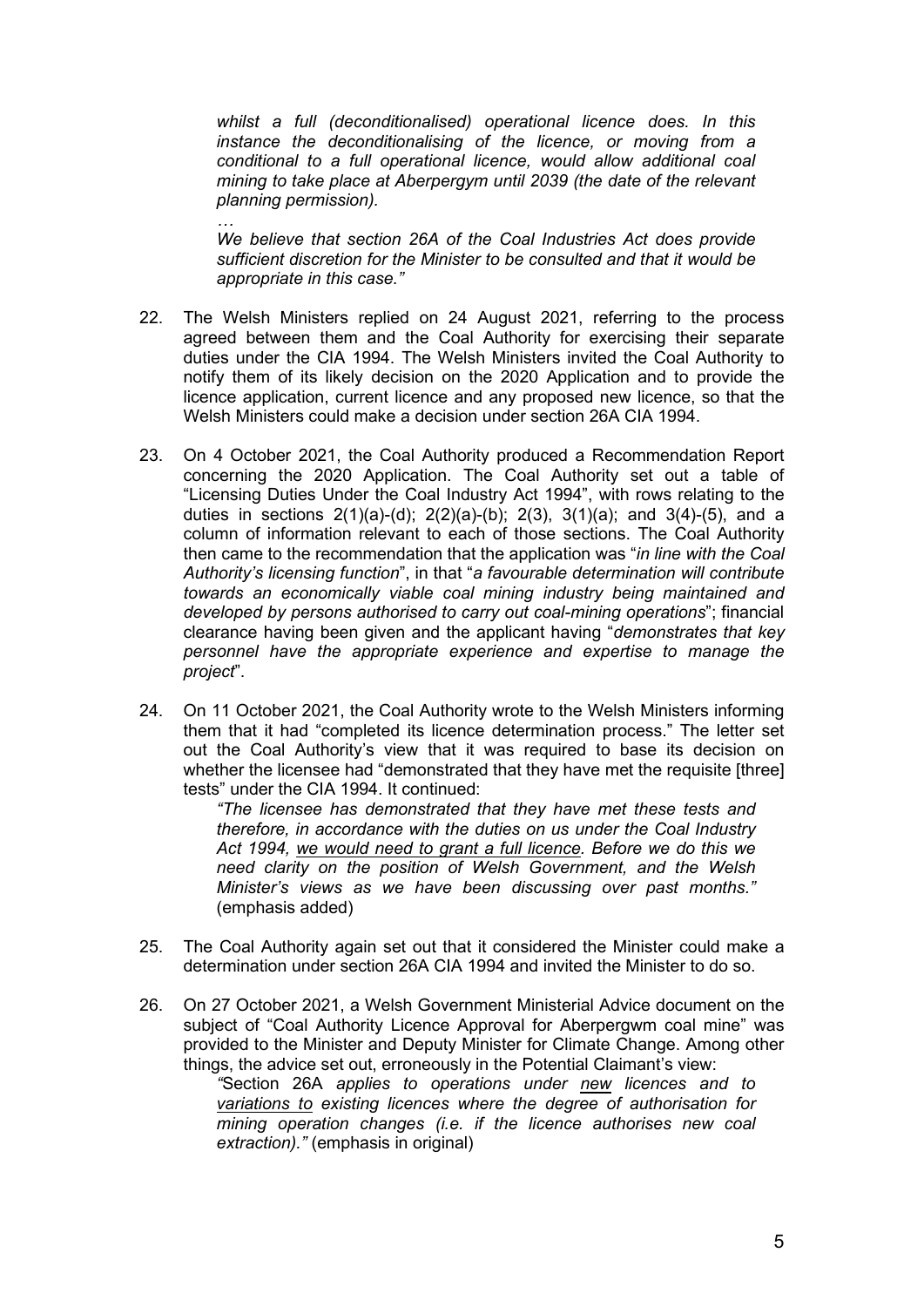- 27. It also wrongly advised that, should the Minister respond to the Coal Authority indicating that Welsh policy is opposed to coal extraction, the Coal Authority could not take that response into account as its "*statutory remit limits it only to considering the applicant's financial standing and competence, and the risk of subsidence.*" The advice recommended that the Minister not offer a view on whether the authorisation should be approved.
- 28. In a letter dated 28 October 2021 to the Secretary of State for Business, Energy and Industrial Strategy ("**BEIS**"), the Welsh Ministers set out their view that section 26A CIA 1994 can only apply to new or extended licences, and "cannot apply retrospectively", using as an example the Aberpergwm mine. The letter made it clear that:
	- (a) The climate impact from the mining operation at Aberpergwm would be significant at both Welsh and UK level;
	- (b) There is no clear mechanism to enforce how and where the coal products are used;
	- (c) If burned, the coal would release around 100 million tonnes of  $CO<sub>2</sub>$  as well as other pollutants and would be like to have an impact on global emissions.
	- (d) The new coal extraction would be "*entirely incompatible with the climate emergency*", particularly in light of the Climate Change Committee's letter underlining the impact of new mining in Cumbria on UK emissions.
- 29. This last point referred to an open letter, dated 29 January 2021, from Lord Deben, the Chair of the Climate Change Committee, to the Secretary of State for BEIS, on the proposed planning permission for a new Cumbrian coal mine to 2049. The letter stated that emission from the mine would have "*an appreciable impact on the UK's legally binding carbon budgets*." That mine was projected to increase UK emissions by 0.4 million tonnes of  $CO<sub>2</sub>e$  per annum, which Lord Deben pointed out "*is greater than the level of annual emissions projected from all [operational] UK coal mines to 2050*."
- 30. On 19 November 2021, the Welsh Ministers wrote to Energybuild Mining Limited, drawing attention to the Welsh Government's policy on coal extraction, stating the need to transition away from activity that contributes to  $CO<sub>2</sub>$  and other harmful emissions and asking to explore whether they could support Energybuild Mining Limited in a new business model compatible with Welsh policy.
- 31. Also on 19 November 2021, DBEIS responded by e-mail to the Welsh Ministers, stating its view that the section 26A CIA 1994 power "*is widely drafted because Welsh Ministers wanted autonomy in coal operations (not by reference to the types of licences being applied for, or held by a coal operator) in Wales.*" DBEIS' view was that the Welsh Ministers could exercise the power in relation to the Aberpergwm 2020 Application, and that the only way the dispute might be able to be resolved "*is by the court*".
- 32. On 10 January 2022 (although the letter bore the date 7 January 2022), the Welsh Ministers wrote to the Coal Authority setting out their view that section 26A CIA 1994 did not allow the Welsh Ministers to refuse or approve a licence in the circumstances of the 2020 Application and that they would not be making a determination.
- 33. On 25 January 2022, the Coal Authority approved the 2020 Application. The Potential Claimant has not seen that approval. Again, surprisingly, although the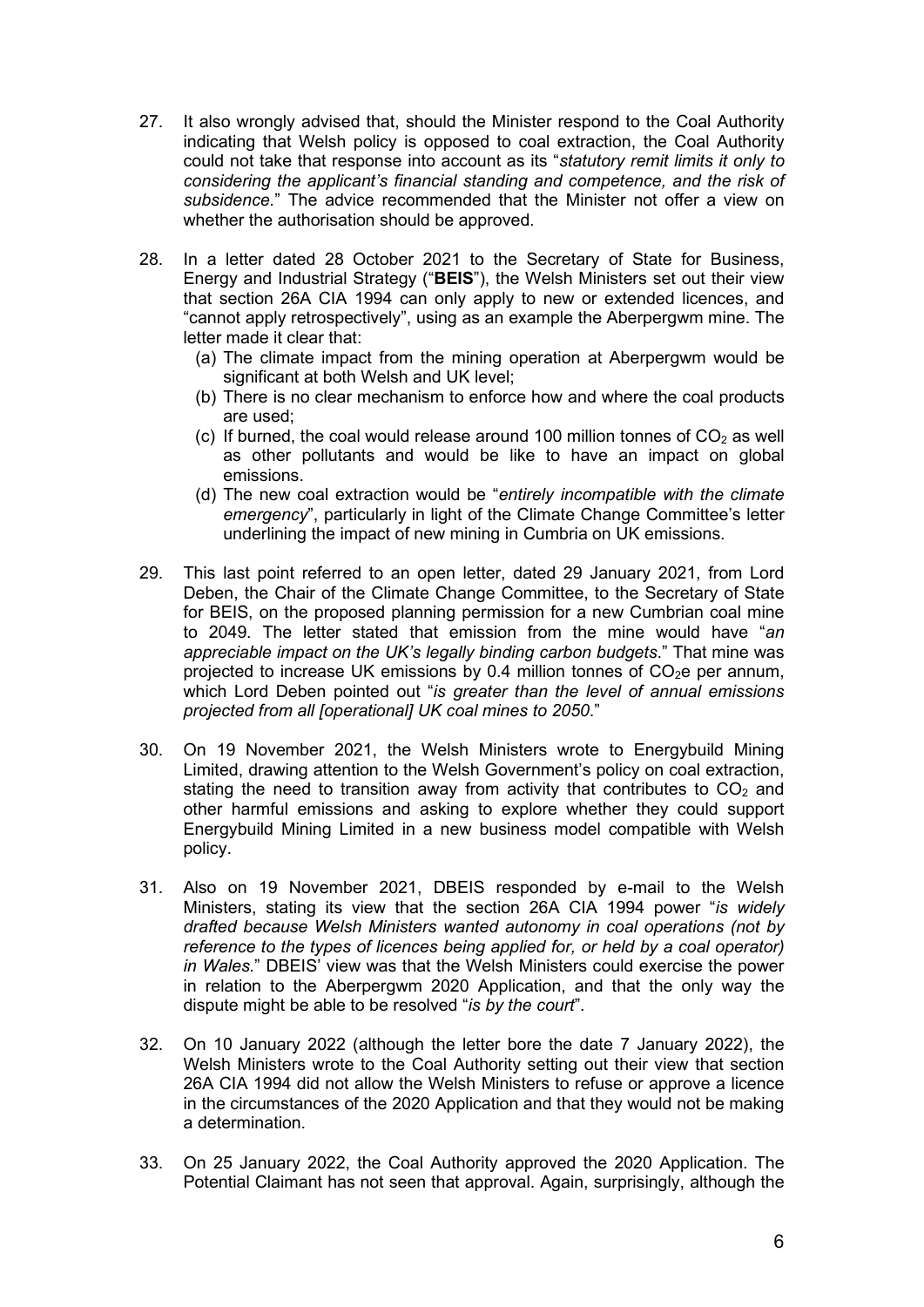Proposed Claimant specifically requested this document, the Coal Authority stated on 1 March 2022 that it would not produce this document because "*It is not apparent to us why these documents are relevant to the decision to decondition the existing licence*."

- 34. In §§17-18 of the PAP Letter, we set out the correspondence between the Potential Claimant and the Coal Authority in January and early February 2022, triggered by the Potential Claimant seeing on 26 January 2022 that the Coal Authority's website has been changed to show that the "Decision" in relation to full application CA11/DM/95/0025.1/C stated "Approved".
- 35. In its pre-action response dated 22 February 2022, the Coal Authority confirmed that it has concluded the relevant conditions should be discharged, but stated that the signed documents giving effect to the formal decision to decondition the licence have not yet been issued.
- 36. In its pre-action response dated 22 February 2022, the Welsh Ministers confirmed that they have not made a determination under section 26A CIA 1994 and they do not consider their power to approve is engaged.

# **Summary of legal principles**

- 37. We previously set out the Coal Authority's powers and duties regarding coal mine licensing and how they derive primarily from the CIA 1994 (see paragraphs 20-26 of the PAP Letter). We do not repeat that here, save to emphasise that Part II of the CIA 1994, dealing with "Licensing of coal-mining operations", gives the Coal Authority a broad discretion when making licensing decisions.
- 38. Section 27(3) CIA 1994 permits a licence to provide:
	- *"(a) for the coming into force of the authorisation contained in the licence, or of any conditions or other provisions of the licence, to be postponed until after the acquisition by the holder of the licence of any interest or right in or in relation to any land or other property or until after such other requirements as may be specified or described in the licence have been satisfied"*
- 39. Accordingly, a licence may be granted but the authorisation contained in the licence may be "*postponed*" until conditions are met – essentially, it is a suspended licence.
- 40. Sections 26(1)-(3) CIA 1994 give the Coal Authority wide powers to make licensing decisions, both in respect of initial applications and of "further applications", including application such as in the instant matter, for the Coal Authority to decide whether the conditions in a suspended licence have been complied with, such that the authorisation should have effect.
- 41. The same broad discretion applies: section 26(5) CIA 1994 refers to the Coal Authority's power to "take into account all such factors as it thinks fit" in relation to its licensing decisions under section 26(3).
- 42. Section 2 of the CIA 1994 imposes a number of duties on the Authority. In particular, when the Authority is exercising its discretion under section 26(3), section 2 requires that it act in "the manner that it considers is best calculated to secure, so far as practicable", in summary: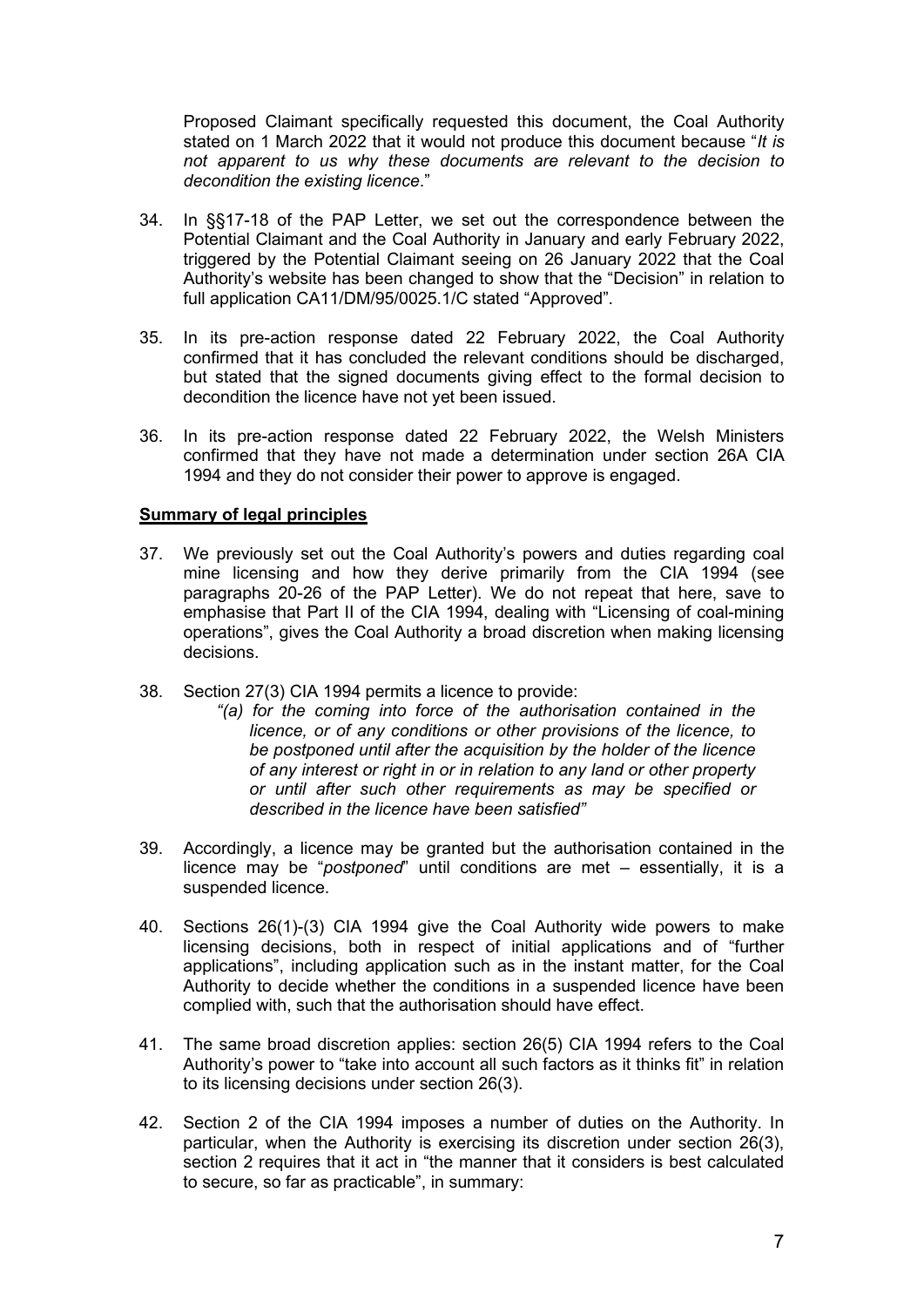- (a) The maintenance of an economically viable coal-mining industry in Great Britain;
- (b) That licensees are able to finance the coal mining operation and discharge any liabilities arising from those operations; and
- (c) That any damage or loss sustained due to subsidence can be compensated by the licensee;
- 43. Section 2(2) further provides that the Coal Authority should have regard to the desirability of securing:
	- (a) That licensees have at their disposal such experience and expertise as are appropriate for properly carrying on licenced operations and that competition is promoted in the coal industry.
- 44. Section 2 only obliges the Coal Authority to "secure" these matters "so far as practicable" (for (a)-(c) above) or to have regard to the desirability of securing (d) above. It does not require the Authority to approve applications, such as those to deconditionalise a licence and thus give effect to the authorisation, if those criteria are met. Nor does it otherwise limit the very broad discretion to take into account and make its decision based on any other factors the Authority thinks fit.
- 45. Turning to the Welsh Ministers' power, section 26A(1) of the CIA 1994 provides:

*"If or to the extent that a licence under this Part authorises coal-mining operations in relation to coal in Wales, it shall have effect only if the Welsh Ministers notify the Authority that they approve the authorisation."* 

#### **Grounds of Challenge**

#### **Decision by the Welsh Ministers**

#### **Ground 1: Error of Law by the Welsh Ministers in Deciding s26A CIA 1994 is not applicable**

- 46. Section 26A of the CIA 1994, as amended, is drafted in wide, unambiguous terms. It applies "*if or to the extent that"* a licence under Part II CIA 1994 "*authorises coal-mining operations in relation to coal in Wales*" (emphasis added). The point at which a suspended licence authorises coal mining operations is when it is "deconditionalised", i.e. when the Coal Authority determines that the conditions postponing the coming into force of the authorisation contained in the licence have been met.
- 47. On its face, the power in section 26A applies in the instant case.
- 48. As correctly set out in correspondence by DBEIS, section 26A does not operate by reference to the types of licences being applied for, or held by a coal operator. The power refers to the authorisation being given by the licence, not to whether the licence is new or a variation.
- 49. The Welsh Ministers wrongly consider that applying section 26A to the deconditionalisation of a licence "*would involve a degree of retrospective effect,*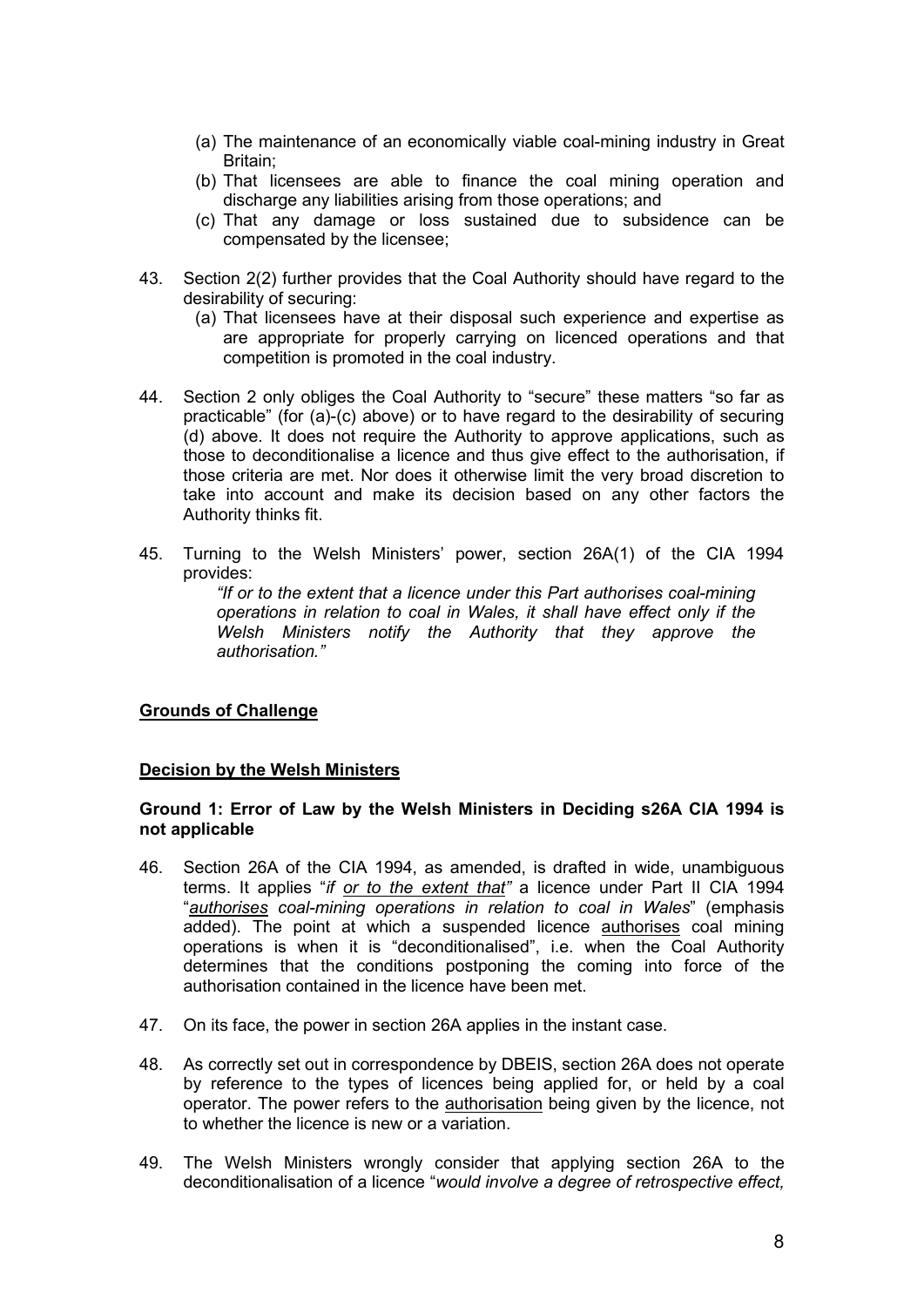*which is not expressly permitted within the statutory provision*". That is incorrect, as there is no retrospective effect in issue. The suspended licence does not, and has not ever, given authorisation for the coal-mining operations it describes. That authorisation only comes "into force", to use the wording of section 27(3)(a) CIA 1994, when the Coal Authority makes the deconditionalisation decision.

- 50. Furthermore, the decision to be made by the Coal Authority in circumstances such as this where the application is for deconditionalisation of a licence (as opposed to a new licence), is clearly not "mechanical" – i.e. it does not remove discretion from the Coal Authority to consider its statutory duties and relevant circumstances when deciding whether to grant the authorisation, as the position of the Welsh Ministers seems to imply. This can be seen, e.g., from the fact that, (1) Schedule 4 of the agreed 2013 Licence Variation requires the licensee to submit any information requested by the Coal Authority for the purpose of the performance of its duties under sections 2(1)(b) and 2(2)(a) of the 1994 Act", which clearly vests discretion in the Authority to consider whether those duties are met; and (2) the way the Coal Authority actually undertook its decision-making further reinforces the discretionary nature of the decision, as can be seen in the 4 October 2021, Coal Authority Recommendation Report.
- 51. In their PAP response, the Welsh Ministers set out some of the terms of the licence granted in 1996. It is clear that, in line with the legislative provisions in section 27 CIA 1994, the Licence only authorises coal mining operations from the date of the Licence becoming "*unconditional*". This reinforces the Potential Claimant's case (and, indeed, the approach to section 26A CIA 1994 taken by the Coal Authority and the Secretary of State DBEIS).
- 52. Nothing in the transitional provisions in Schedule 7 of the Wales Act 2017 prevents the application of section 26A CIA 1994 to deconditionalisation decisions. Paragraph 6(1) of Schedule 7 of the Welsh Act 2017 states: "*Nothing in a provision of this Act affects the validity of anything done by a … public authority before the provision comes into force*." Paragraph 6(2) maintains the effectiveness of anything a public body is "*in the process" of doing when a provision of the Wales Act 2017 comes into force*". Finally paragraph 6(2) maintains the effectiveness of anything done by a public authority "*which is in force when a provision of this act comes into force*" and which was done for/under a function transferred to the Welsh Ministers.
- 53. The use of section 26A CIA 1994 to prevent the coming into effect of the authorisation upon the deconditionalisation of the licence does not affect the validity of the decision made in 1996 to issue the suspended licence.
- 54. Accordingly, the Welsh Ministers erred in law in concluding that:
	- (a) Section 26A applies only to operations under new licences and to variations to existing licences where the degree of authorisation for mining operation changes;
	- (b) Section 26A does not apply in the instant case; and
	- (c) The Welsh Ministers should not make a determination in relation to the 2020 Application.

# **Decision by the Coal Authority**

# **Ground 2: Unlawful fettering of discretion / misinterpretation of legal powers**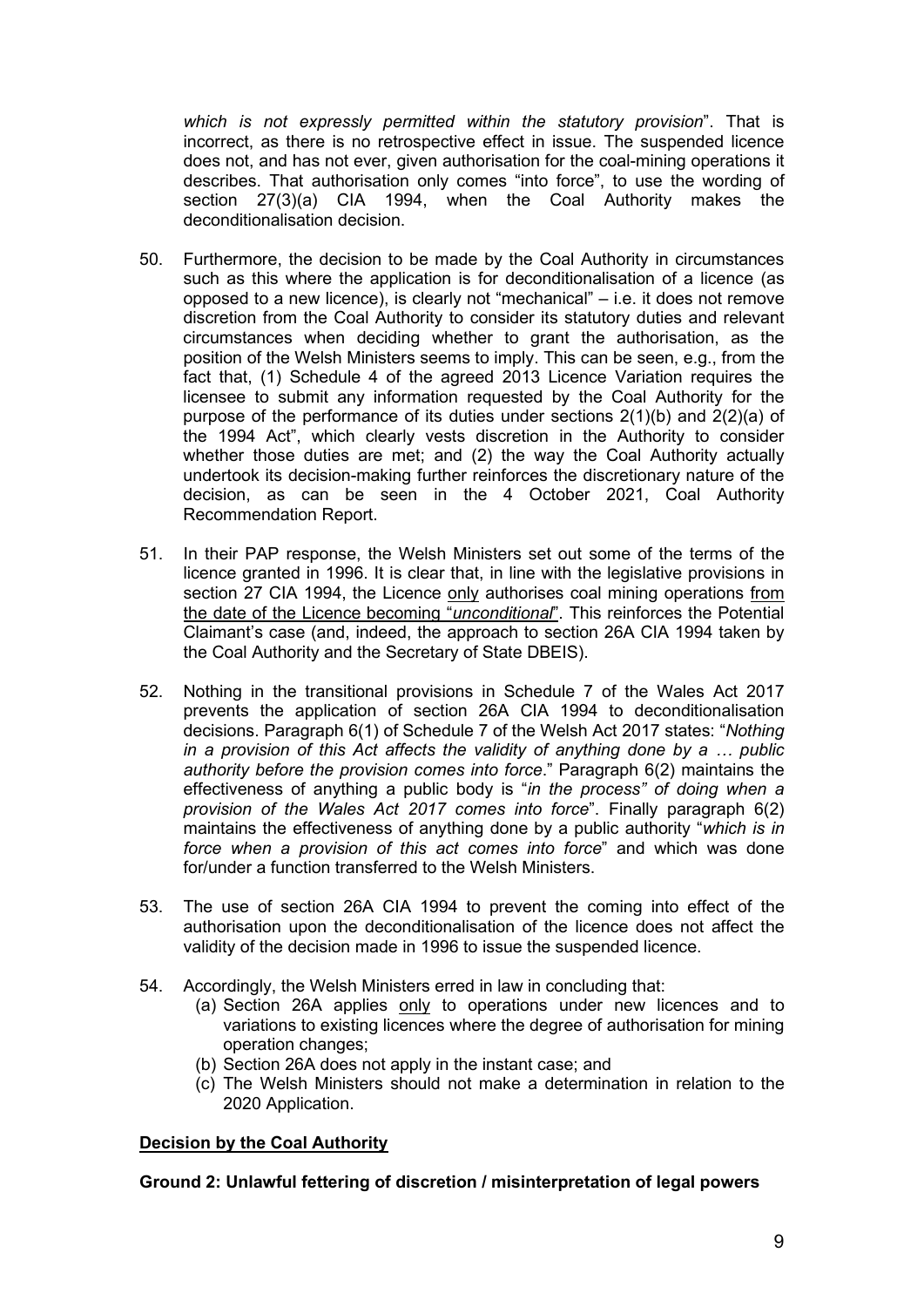- 55. As set out above, the CIA 1994 grants the Coal Authority wide discretion to consider such matters as it considers relevant in making its licensing decisions under Part II CIA 1994.
- 56. The Coal Authority stated in its letter of 11 October 2021 to the Welsh Government, excerpted at §24 above, that it considered it has a duty to "*grant a full licence*" if the three "*tests*" set out in the letter were met. This is reflected in the Recommendation Report, in which it is clear that the Coal Authority only took into account factors relating to its duties under sections 2(1); 2(2) and 3 of the CIA 1994.
- 57. This consistent position has been expressed by the Coal Authority on a number of occasions, including in correspondence with the Potential Claimant, and it is therefore clear that this is not an inapt phrasing by the Coal Authority, but an established view inside the Authority that other factors cannot be considered. For instance, when the Coal Authority produced "reactive lines" on 24 January 2022 in anticipation that the decision would soon be released publicly, one of these stated "*If these tests are met then we have a legal duty to approve the licence application under current legislation*."
- 58. The Coal Authority has clearly misunderstood the nature of its legal powers under the CIA 1994, as it has treated the statutory duties as a "test" and has failed to exercise any discretion beyond taking into account enumerated factors relating to the duties in sections 2 and 3 of the CIA 1994. This represents an error of law which independently infects the decision to grant the licence. The Coal Authority appears to have proceeded on the basis that it could not take matters other than those enumerated in s 2 of the CIA 1994 into account when making its decision and/or that, if it considered the matters in s 2 CIA 1994 would be secured, it was obliged to approve the deconditionalisation of the licence.
- 59. The Coal Authority thus unlawfully fettered its discretion and/or otherwise erred in law by determining that it could consider only those enumerated factors. See R v SSHD ex p Venables [1997] AC 407 at 496.
- 60. Further or alternatively, the Coal Authority failed to take into account material considerations, namely all circumstances that did not go to the enumerated factors in s2, including but not limited to (1) the Welsh Ministers' announced stance that an appropriate application of Welsh policy would not see the licence granted, and (2) the potential climate change impacts of the granting of a licence.

# **Standing**

61. The Coal Authority, but not the Welsh Ministers, questioned the Potential Claimant's standing to bring the claim. The Supreme Court in *Walton v Scottish Ministers* [2013] Env LR 16 observed that the courts have moved away from an unduly restrictive approach to standing which presupposed that "the only function of the court supervisory jurisdiction was to redress individual grievances and ignored its constitutional function of maintaining rule of law" (§90 of Lord Reed's judgment). Instead, "environmental law… proceeds on the basis that the quality of the natural environment is of legitimate concern to everyone", such that claims for judicial review can be brought by persons who, even if not directly or personally affected by the decision at issue, have a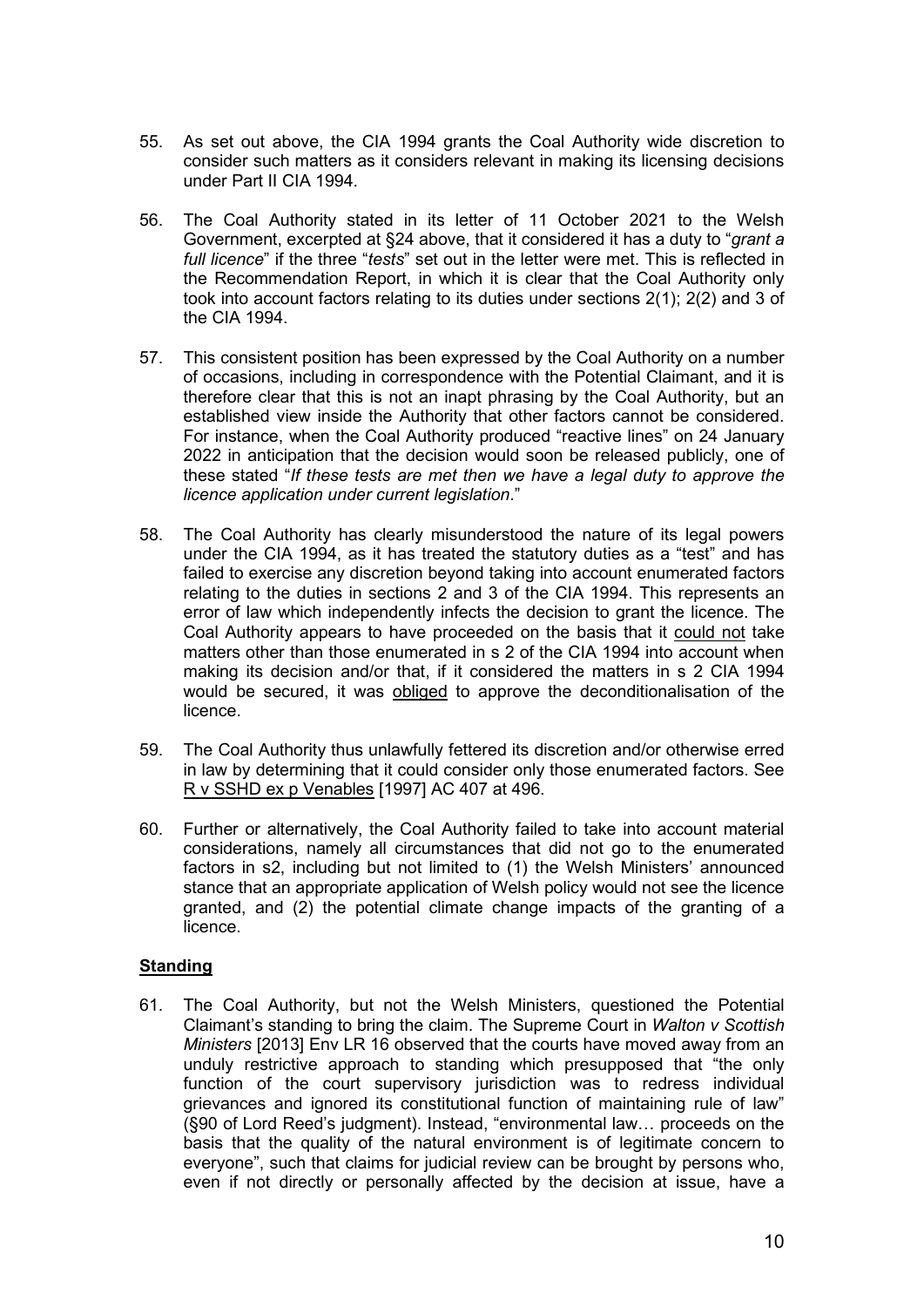"genuine interest in the aspects of the environment that they seek to protect" (§152-153 of Lord Hope's judgment).

62. The Potential Claimant has a real and genuine concern about the integrity of the Potential Defendants' decision-making in a matter which both Potential Defendants acknowledge would have a significant environmental impact, in particular on climate change, as a result of the authorisation of extraction of up to 480,000 tonnes of coal, annually, until 2039. The Potential Claimant therefore clearly satisfies the test for standing laid down by the Supreme Court in *Walton*.

# **What the Welsh Minsters are requested to do**

- 63. The Welsh Ministers are asked immediately to write to the Coal Authority and notify the Authority that they accept that section 26A CIA 1994 applies to the Authority's decision on application CA11/DM/95/0025.1/C and to state that they do not approve the authorisation.
- 64. The Potential Claimant notes the view expressed by the Welsh Ministers in §31 of the PAP Response that there is no requirement in section 26A CIA 1994 to state that they do not approve the authorisation and that, even if their primary position that section 26A is not engaged is incorrect, the licence will be of no effect simply by the Welsh Ministers doing nothing and not approving the authorisation. In circumstances where the Welsh Ministers have informed, in writing, both the Coal Authority and Energybuild Mining Limited that they do not consider section 26A CIA 1994 to be applicable, it would create unjustified uncertainty for the Ministers also to adopt the position that the licence may be of no effect simply if they do nothing further. Accordingly, whether or not there is a general requirement under section 26A CIA 1994 that the Welsh Ministers express a view that they will not approve an authorisation (on which the Potential Claimant reserves its position), they are required to write in the instant circumstances. Nothing in the CIA 1994 prevents the Ministers from writing in the terms requested.

# **What the Coal Authority is requested to do**

- 65. For the reasons set out in this letter, the First Potential Defendant, the Coal Authority, is asked to withdraw its decision to deconditionalise the licence and offer a full license to the applicant. If the Coal Authority does not consider that it has the power to withdraw this decision, it should set out the basis on which it consider this to be the case, including by reference to relevant legislation.
- 66. If the Coal Authority does not consider it has the power to withdraw its decision, then it is asked to agree to the quashing of its decision made on 25 January 2022 to approve a licence application by Aberpergwm Colliery for a "Full Underground Licence", reference CA11/DM/95/0025.1/C and to agree to pay the Claimant's costs of and relating to this prospective claim.
- 67. Separately, it is noted that the correspondence disclosed indicates the clear view of the Coal Authority that Section 26A is applicable to the decision to deconditionalise the licence. The Coal Authority is therefore requested to confirm to all parties to this letter, including the Potential Claimant and the Potential Interested Party, that it considers that its decision of 25 January 2022 to deconditionalise the licence is of no effect until and unless "the Welsh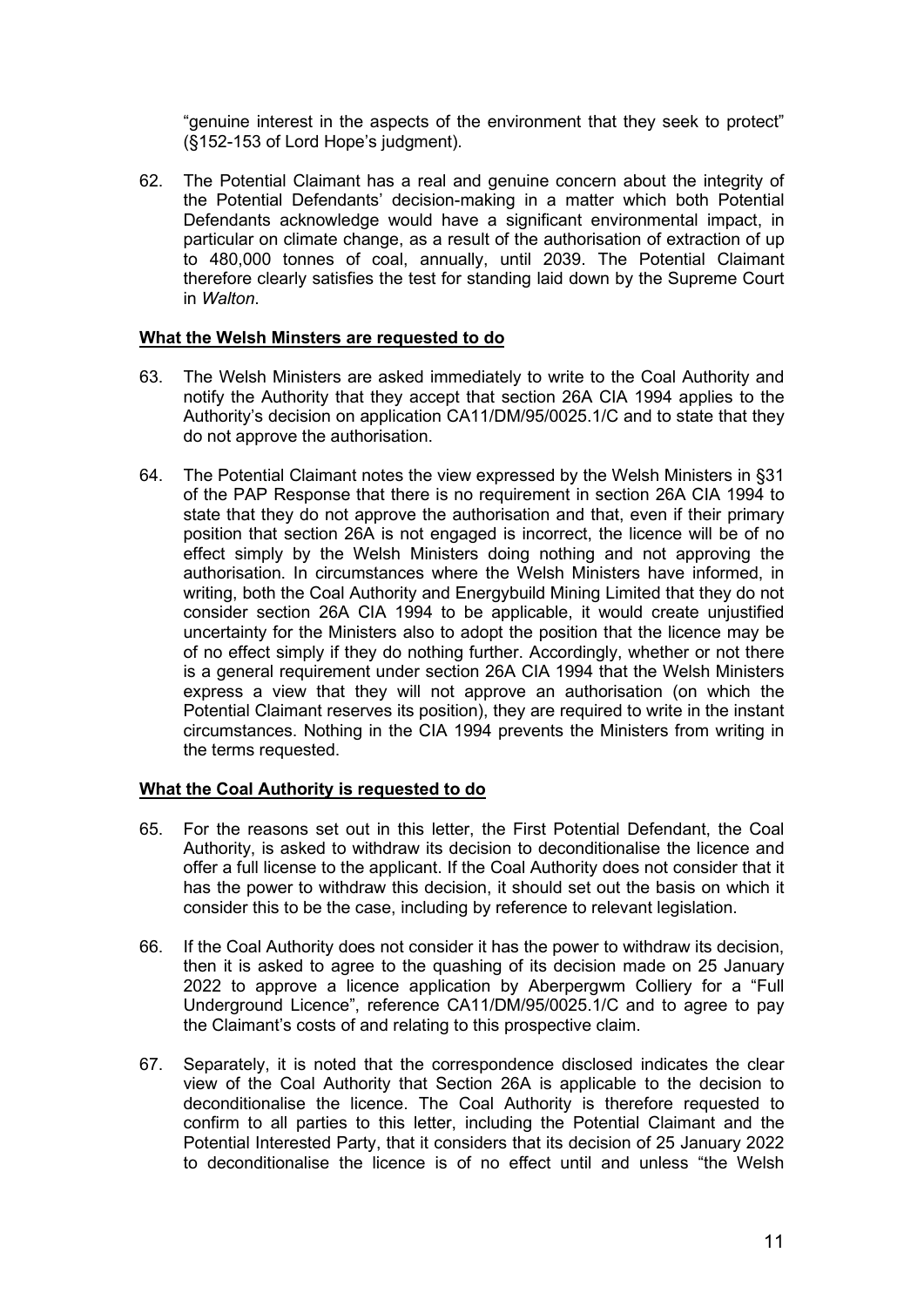Ministers notify the Authority that they approve the authorisation" pursuant to section 26A(1).

# **Details of Information Sought**

- 68. The Potential Claimant thanks the Welsh Ministers for the disclosure made thus far. The Potential Claimant notes that the Welsh Ministers have disclosed the Coal Authority's letter of 11 October 2021 but not the attachments to that letter. Please could those attachments be provided urgently.
- 69. Separately, the potential Claimant requested an unredacted copy of the Ministerial Advice dated 27 October 2021. The Welsh Ministers have indicated that they consider all information not shared "*falls outside scope or is privileged*". The law is clear that once a legal advice is disclosed, privilege in the entire advice has been waived and a litigant cannot "cherry-pick" which parts of the advice it discloses: see *Kasongo v Humanscale UK Ltd* UKEAT/0129/19. The full advice should therefore be disclosed, as there is no privilege in any part of it, and – as the advice relates to the very legal point in issue – it is clearly untenable to argue that portions of the advice are not within the scope of the duty of candour.
- 70. In relation to the Coal Authority, the Potential Claimant thanks it for the disclosure made yesterday. However, first, it is wrong to assert that your client is not under a duty of full and frank disclosure at the pre-action stage. The duty of candour "*applies to every stage of the proceedings including letters of response under the pre-action protocol*.": see Treasury Solicitor, Guidance on Discharging the Duty of Candour and Disclosure in Judicial Review Proceedings (2010). See also *K v Secretary of State for Defence*, [2014] EWHC 4343 (Admin) at para 11, approvingly quoting this section of the Treasury Solicitor's guidance. The Guidance also states, importantly, that:

*"The duty of candour gives rise to a weighty responsibility. The obligation of candour is the reason why the rules as to standard disclosure do not apply to applications for judicial review as a matter of course. When responding to an application for judicial review public authorities must be open and honest in disclosing the facts and information needed for the fair determination of the issue. <sup>3</sup> The duty extends to documents/information which will assist the claimant's case and/or give rise to additional (and otherwise unknown) grounds of challenge4 ." [1](#page-11-0)*

- 71. The response is, respectfully, contrary to these legal principles and also to the Pre-action Protocol for Judicial Review, which indicates that prospective Defendants "*should comply with any request [for information and documents] … unless there is good reason for it not to do so*" as long as the request is proportionate and limited to what is properly necessary for the proposed claimant to understand why the challenged decision has been taken and/or to present the claim in a manner that will properly identify the issues.
- 72. Where, as here, the Proposed Claimant has identified a small number of enumerated documents (all of which were enclosed with a single letter) and

<span id="page-11-0"></span><sup>1</sup> Citing *Secretary of State for Commonwealth Affairs v Quark Fishing Ltd* [2002] EWCA Civ 1409 at footnote 3 and *R v Barnsley Metropolitan Borough Council ex p. Hook* [1976] 1 WLR 1052 at footnote 4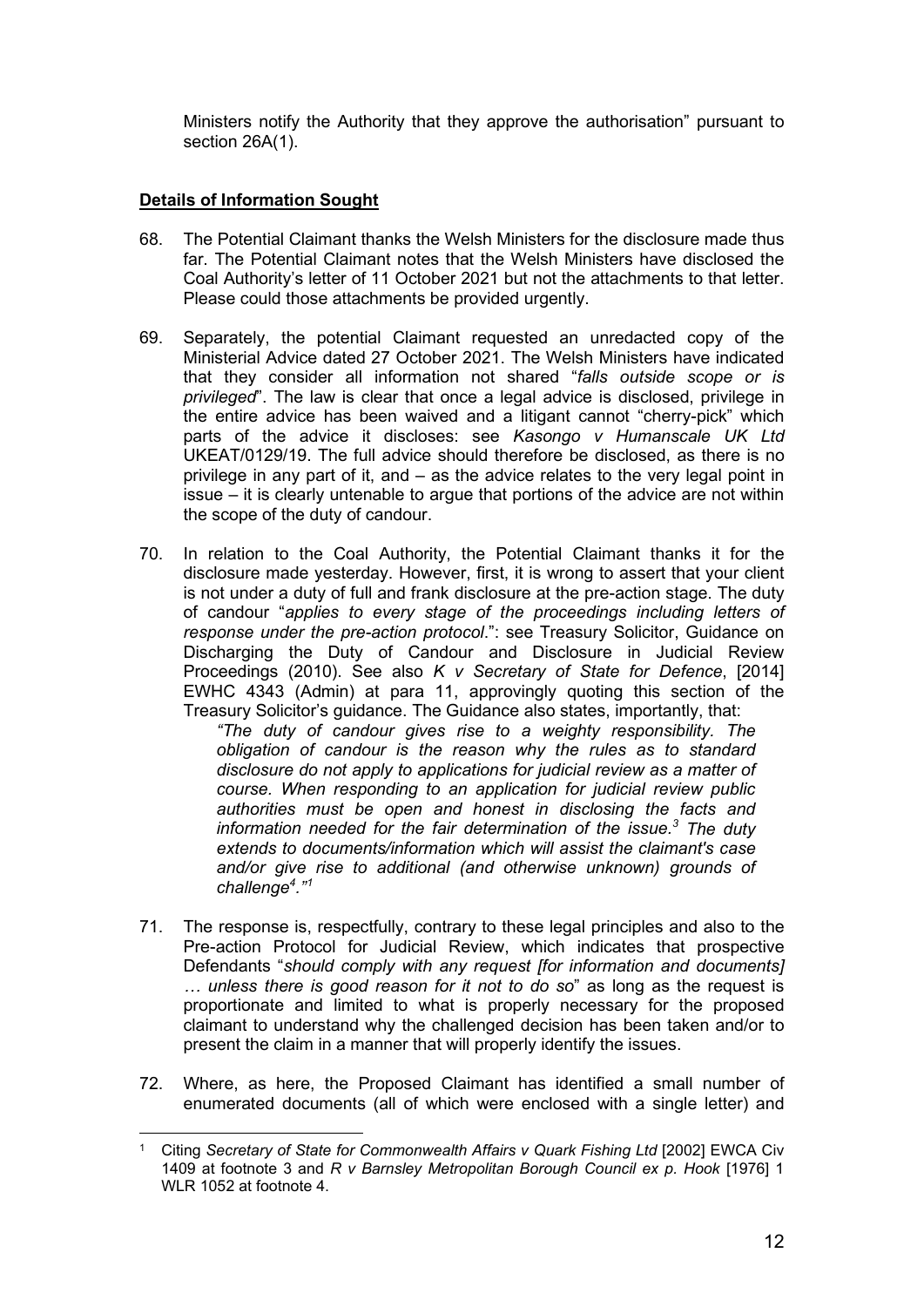asked for their disclosure specifically, it is hard to see how it can be in accordance with the pre-action protocol to decline to provide these. The relevance of these documents, which form the documentary basis the Welsh Ministers were provided when making a decision about whether 26A was applicable, are clearly relevant to the proposed claim. We therefore reiterate the requests made in our email of 27 February 2022 and in the PAP letter at 53(a) to (d).

- 73. The disclosure provided to date indicates that despite the conditions precedent in Schedule 4 to the 2013 Licence Variation not having yet been fulfilled, the Coal Authority decided to "continue determining the application beyond 31 December 2020." Please provide information to indicate on what basis that was done, and in particular, please provide an indication:
	- (a) What information was provided by 31 December 2020 by the applicant in respect of its application to deconditionalise the licence,
	- (b) Was further information provided by the applicant after 31 December 2020 which was considered in respect of the "financial approval" given on 19 March 2021? (see Disclosure Bundle pg. 265)
	- (c) What is meant by the entry at the top of Disclosure Bundle 265 "financial appraisal requested: 15 February 2021" (and similar entry in the "Chronology of Key events" on page 271 of the Disclosure Bundle provided which indicates "15/02/2021 – Request for financial appraisal to be undertaken")? Who made the request and to whom was it made? Was information provided by the applicant after 31 December 2020 which was considered in relation to the financial appraisal?
	- (d) Was any information provided by the applicant to the Coal Authority after 31 December 2020 which was considered as part of its determination whether granting the deconditionalisation would be in accordance with its duties under sections 2(1)(b) and 2(2)(a) of the 1994 Act?
- 74. The 1996 Licence informatives state that "Neither this licence nor anything arising out of it relieves the operator of any need, before commencing any coalmining operations, to obtain a separate licence to vent methane …" (CA disclosure bundle, pg 48).
	- (a) Does the Coal Authority consider that a licence is required to vent methane at Aberpergwm Colliery? If not, is any other authorisation from any other body (e.g. the Environment Agency) required for such venting?
	- (b) Does the Coal Authority have information to indicate that such a license or other authorisation is in effect? (This may relate to the requirement at Schedule 4 of the 2013 Licence Variation that "The Licensee has secured all other rights and permissions necessary to carry out Coal-Mining Operations in the relevant parts of the Maximum Licensed Area.")

# **Orders Sought**

- 75. Should the Potential Defendants not take the actions set out at §§63-67 above, the following orders will be sought from the Court:
	- (a) A quashing order in respect of the Coal Authority's decision of 25 January 2022;
	- (b) A declaration that section 26A CIA 1994 is applicable to decisions such as that taken by the Coal Authority on 25 January 2022;
	- (c) An order that the Welsh Ministers reconsider the decision made on 10 January 2022 that section 26A CIA 1994 was not applicable to the decision on application CA11/DM/95/0025.1/C and thus not to make a determination;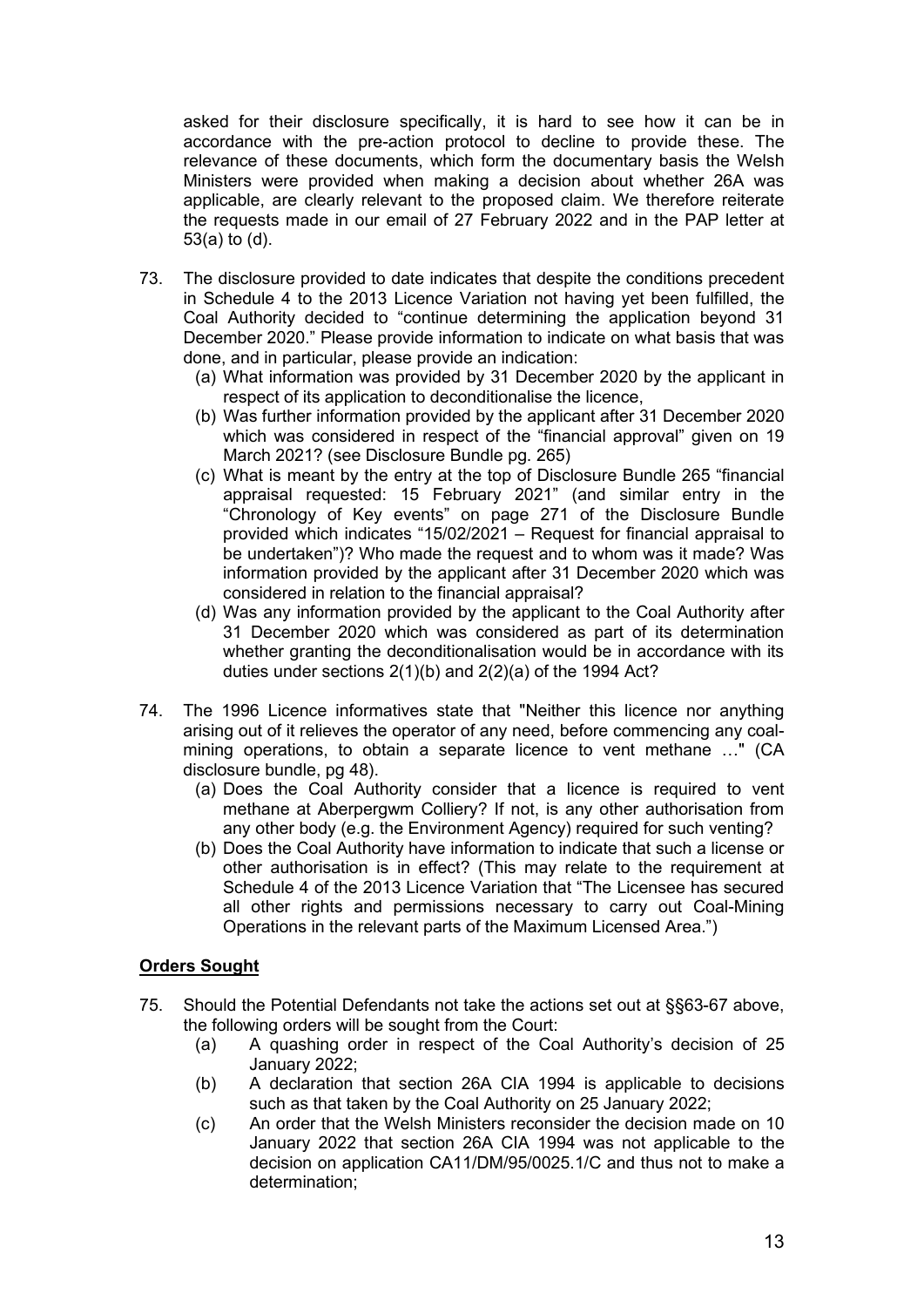- (d) An Aarhus Costs Order;
- (e) Costs.

# **Other applications**

- 76. As was noted in the PAP letter, if the claim proceeds the Claimant will apply for a protective costs order (PCO) pursuant to CPR 45.43 on the basis that the claim is an environmental matter: *Venn v Sec State CLG* [2015] 1 WLR 2328.
- 77. Both Potential Defendants are asked to please indicate their agreement that the proposed claim would fall within the definition of Aarhus Convention Claim in CPR 45.41(2)(a). If you disagree that this is an Aarhus matter please give your reasons.

# **Details of Legal Advisors Dealing with this Claim**

78. *Solicitors*

Richard Buxton Solicitors Office A, Dale's Brewery Gwydir Street **Cambridge** CB1 2LJ

Attn: Matthew McFeeley & Rebecca Stewart

Email: [mmcfeeley@richardbuxton.co.uk;](mailto:mmcfeeley@richardbuxton.co.uk) [rstewart@richardbuxton.co.uk](mailto:rstewart@richardbuxton.co.uk)

# *Counsel*

Estelle Dehon 2-3 Gray's Inn Square London WC1R 5JH DX: LDE 316 (Chancery Lane)

# **Details of Interested Party**

79. Energybuild Mining Limited

Registered Office: Aberpergwm Colliery Engine Cottage Site **Glynneath Neath** West Glamorgan SA11 5AJ

By email to: [Rory.Hutchings@jcpsolicitors.co.uk](mailto:Rory.Hutchings@jcpsolicitors.co.uk)

# **Address for Reply and Service of Court Documents**

80. Richard Buxton Solicitors Office A, Dale's Brewery Gwydir Street